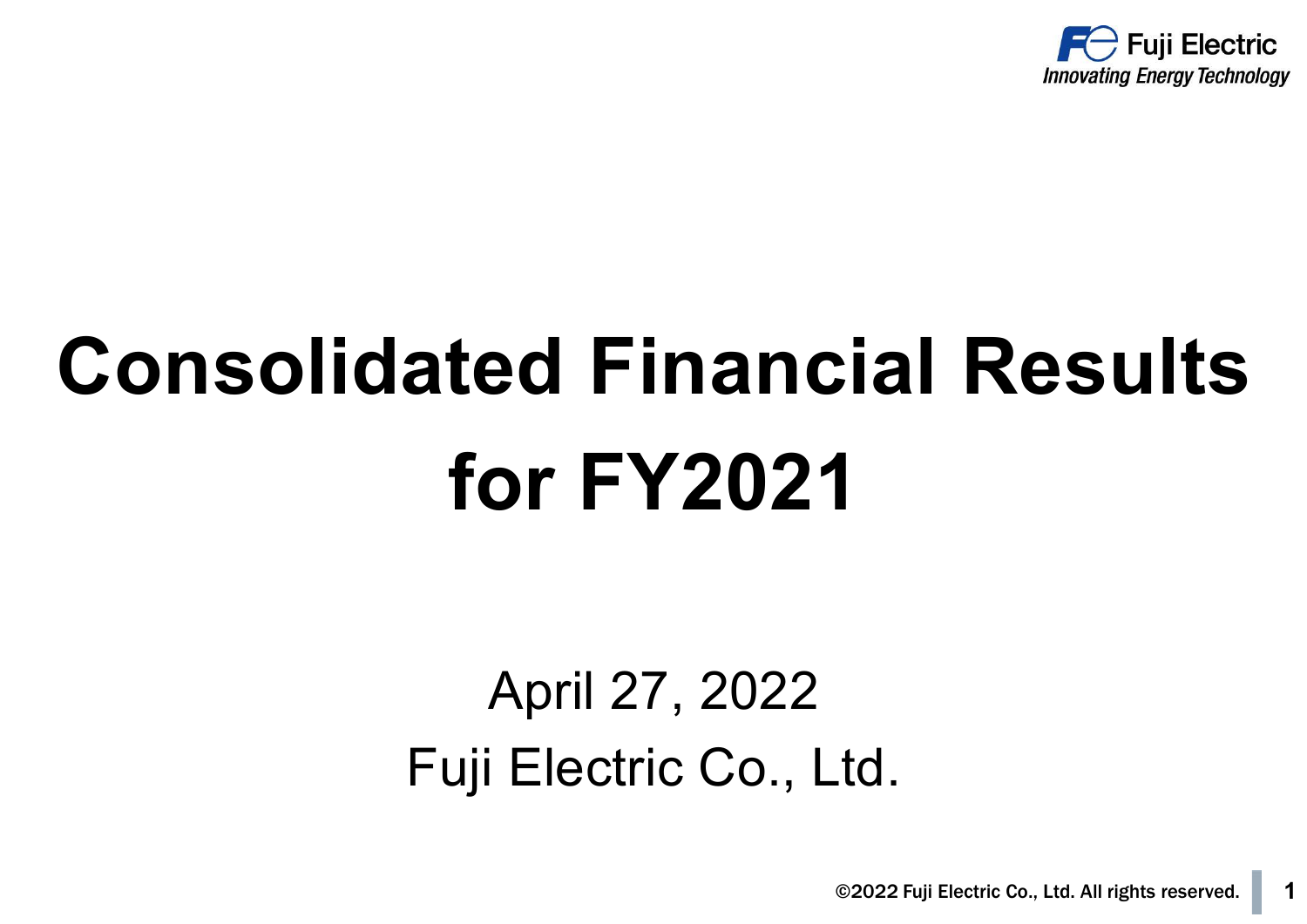

| 1. FY2021 Results (YoY Comparison)                                 | P. 3  |
|--------------------------------------------------------------------|-------|
| 2. FY2021 Results (Comparison with Forecasts on Jan.27, 2022) P 12 |       |
| 3. Balance Sheet Cash Flow Statement                               | P 14  |
| <b>4. Dividend of Surplus</b>                                      | P. 17 |
| 5. Reference                                                       | P. 19 |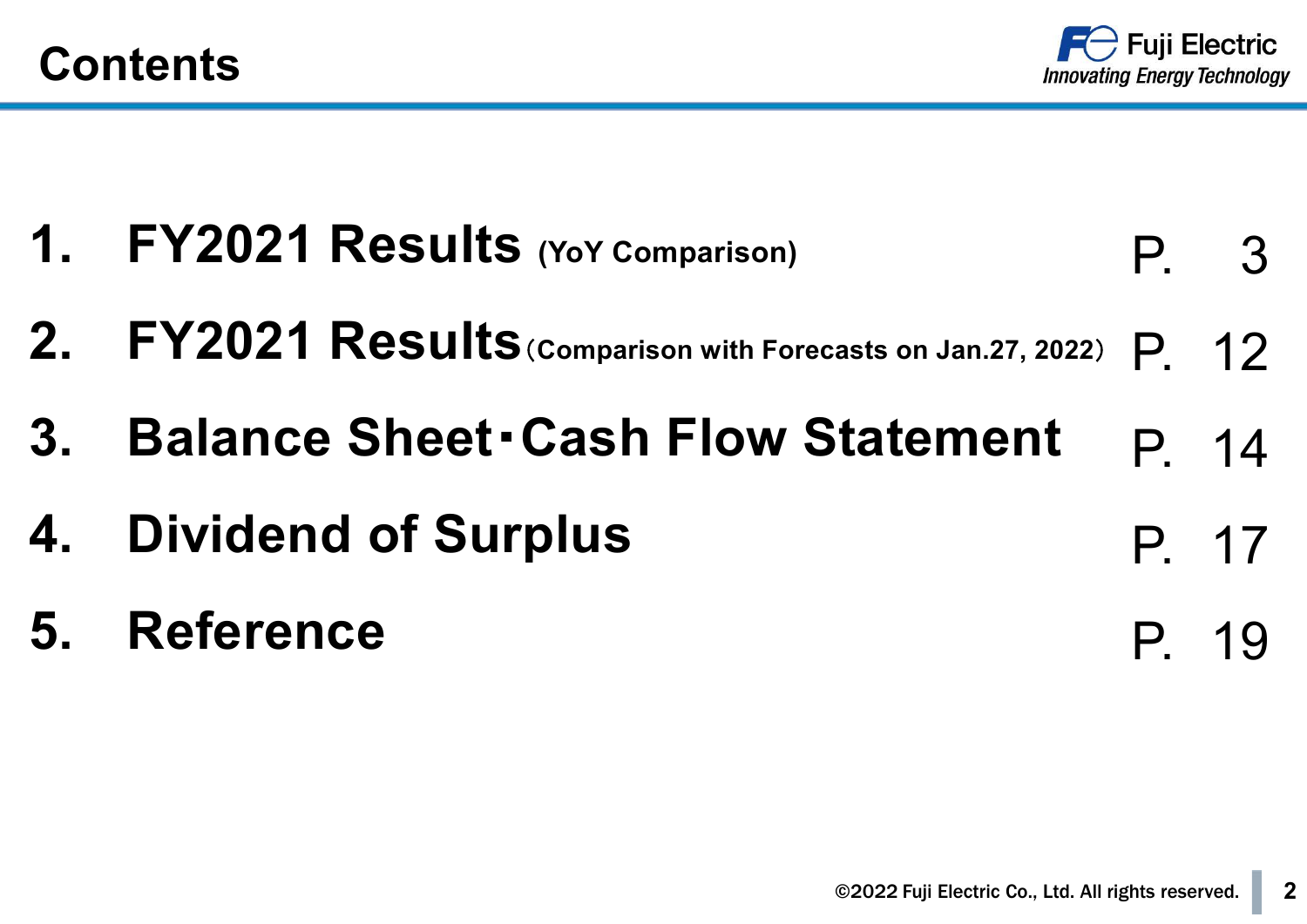

# **1. FY2021 Results**

### **(YoY Comparison)**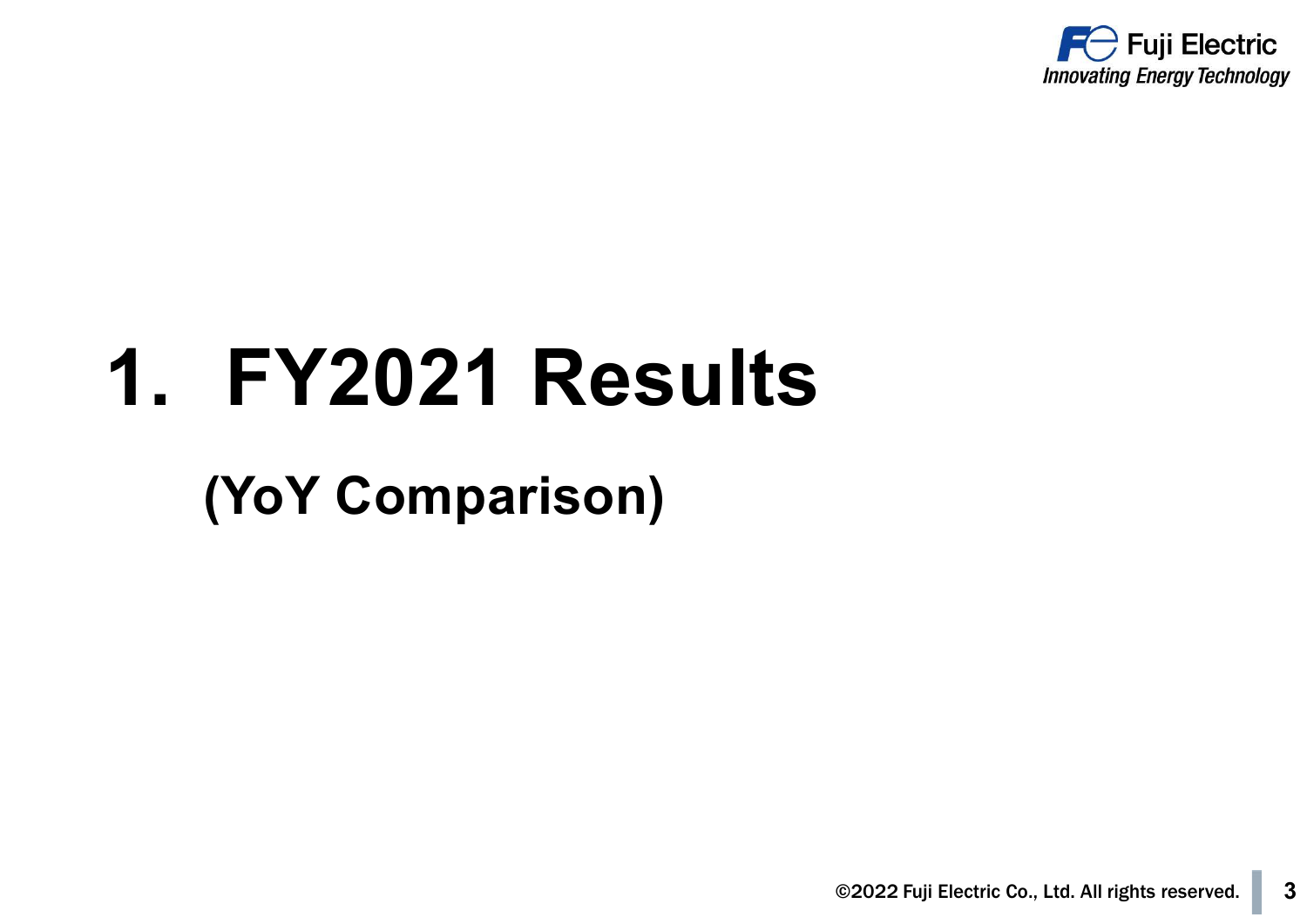#### **Summary of Consolidated Financial Results for FY2021 (YoY Comparison)**



#### **Higher sales and income. New record highs achieved for operating income, ordinary income, and net income attributable to owners of parent Medium-term management plan operating margin target 8% or more achieved**

|                                                                                 | <b>FY2020</b> | FY2021    | Change |
|---------------------------------------------------------------------------------|---------------|-----------|--------|
| <b>Net Sales</b>                                                                | 875.9         | 910.2     | 34.3   |
| <b>Operating Income/Loss</b>                                                    | 48.6          | 74.8      | 26.2   |
| (Operating Margin Ratio.)                                                       | $(5.5\%)$     | $(8.2\%)$ | (2.7%) |
| Ordinary<br>Income/Loss                                                         | 50.4          | 79.3      | 28.9   |
| Extraordinary<br>Income/Loss                                                    | 12.9          | 9.2       | $-3.7$ |
| Income/Loss before<br><b>Income Taxes</b>                                       | 63.3          | 88.5      | 25.2   |
| <b>Income Taxes</b>                                                             | 17.9          | 23.9      | 6.0    |
| Net Income Attributable to<br>Non-controlling Interests                         | 3.4           | 5.9       | 2.5    |
| Net Income Attributable to<br><b>Owners of Parent</b>                           | 41.9          | 58.7      | 16.7   |
| (End of the Month Rate Difference: March 31, 2021 $\rightarrow$ March 31, 2022) |               |           | (Yen)  |
| US\$                                                                            | 110.71        | 122.39    | 11.68  |
| <b>EURO</b>                                                                     | 129.80        | 136.70    | 6.90   |
| <b>RMB</b>                                                                      | 16.84         | 19.26     | 2.42   |
| (Average Exchange Rate)                                                         |               |           | (Yen)  |
| US\$                                                                            | 106.06        | 112.38    | 6.32   |
| <b>EURO</b>                                                                     | 123.70        | 130.56    | 6.86   |
| <b>RMB</b>                                                                      | 15.67         | 17.51     | 1.84   |

(Billion yen)

#### Net Sales

| Gain on translation of earnings of overseas subsidiaries +20.7 |       |
|----------------------------------------------------------------|-------|
| Demand Increase                                                | +13.6 |

#### Operating Income/Loss

| Increase in sales and production volumes | +24.7  |  |
|------------------------------------------|--------|--|
| Increase in fixed costs                  | -7 7   |  |
| Exchange rate effect                     | $+5.1$ |  |
| Others <sup>*</sup>                      | $+4.1$ |  |
|                                          | +26.2  |  |

\*cost reduction, price fluctuations, sales mix changes and others

#### Non-operating Income/Loss

| Net interest expense  | $-0.4$ | $(1.5 \rightarrow 1.1)$  |                    |
|-----------------------|--------|--------------------------|--------------------|
| Foreign exchange gain | $+17$  | $-0.4 \rightarrow 1.3$ ) |                    |
| Others                | $+14$  |                          |                    |
|                       | $+27$  | $18 -$                   | $\rightarrow$ 4.5) |

| <b>[Extraordinary Income/Loss]</b>                                        |                                        |  |  |
|---------------------------------------------------------------------------|----------------------------------------|--|--|
| Gain on sales of investment securities                                    | $-30.5$ (40.9 $\rightarrow$ 10.4)      |  |  |
| Cost of corrective measures for product<br>defects                        | +25.7 ( $-25.7 \rightarrow 0.0$ )      |  |  |
| Loss on valuation of investment securities +0.8 $(-1.0 \rightarrow -0.2)$ |                                        |  |  |
| <b>Others</b>                                                             | $+0.3$ ( $-1.2$ $\rightarrow$ $-0.9$ ) |  |  |
|                                                                           | $-3.7$ (12.9 $\rightarrow$ 9.2)        |  |  |

©2022 Fuji Electric Co., Ltd. All rights reserved. **4**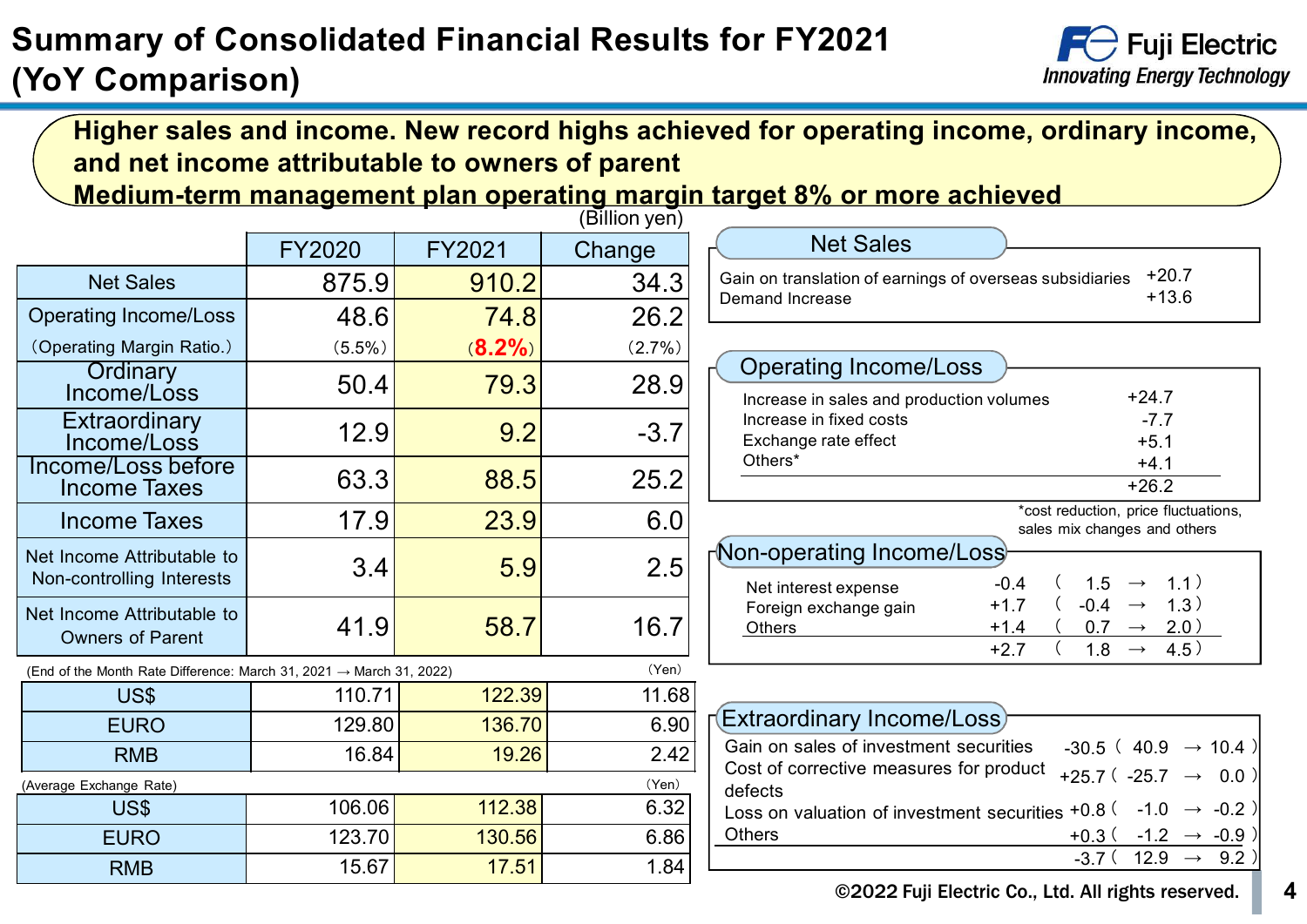#### **Breakdown of Changes in Operating Results for FY2021 (YoY Comparison)**



**Higher income primarily as a result of increases in sales and production volumes as well as favorable foreign exchange influences**

**Cost reductions and price increases instituted to absorb impacts of soaring material prices**



**FY2020 FY2021**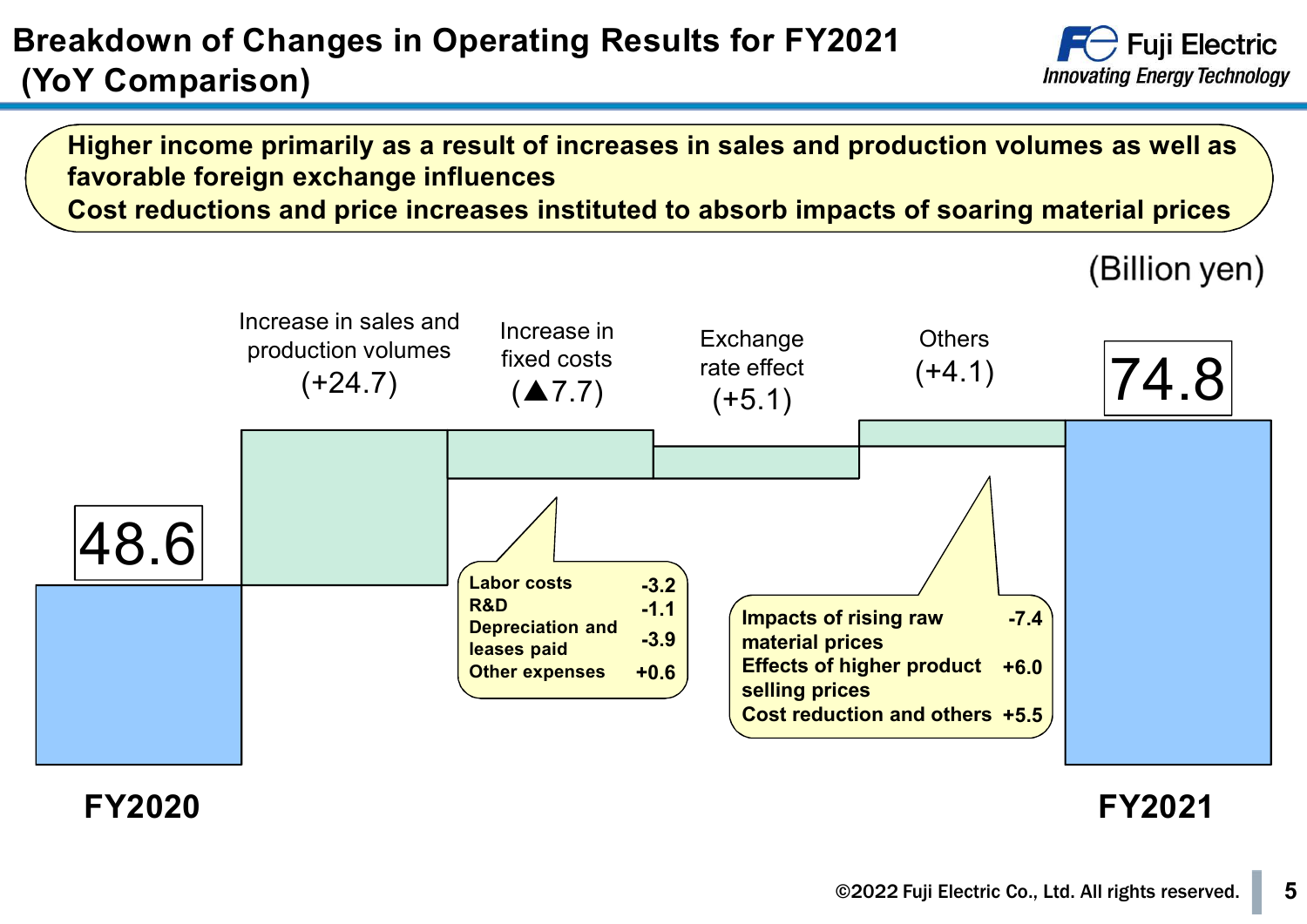

### **Operating results improvements in all segments**

(Billion yen)

|                                                    |                  | <b>FY2020</b>            |                            |                  | FY2021                   |                            | Change           |                          |                            |  |
|----------------------------------------------------|------------------|--------------------------|----------------------------|------------------|--------------------------|----------------------------|------------------|--------------------------|----------------------------|--|
|                                                    | <b>Net Sales</b> | Operating<br>Income/Loss | Operating<br>Margin Ratio. | <b>Net Sales</b> | Operating<br>Income/Loss | Operating<br>Margin Ratio. | <b>Net Sales</b> | Operating<br>Income/Loss | Operating<br>Margin Ratio. |  |
| Power<br><b>Electronics</b><br>Energy              | 209.2            | 14.0                     | 6.7%                       | 240.6            | 21.4                     | 8.9%                       | 31.3             | 7.3                      | 2.2%                       |  |
| Power<br><b>Electronics</b><br>Industry            | 345.9            | 21.8                     | 6.3%                       | 314.3            | 23.7                     | 7.5%                       | $-31.6$          | 1.9                      | 1.2%                       |  |
| Semiconductor                                      | 157.5            | 17.7                     | 11.2%                      | 178.8            | 27.1                     | 15.2%                      | 21.3             | 9.5                      | 4.0%                       |  |
| Power<br>Generation                                | 80.4             | 2.5                      | 3.1%                       | 78.6             | 3.1                      | 4.0%                       | $-1.8$           | 0.6                      | 0.8%                       |  |
| Food and<br><b>Beverage</b><br><b>Distribution</b> | 76.6             | $-5.3$                   | $-6.9%$                    | 90.8             | 3.0                      | 3.3%                       | 14.2             | 8.3                      | 10.2%                      |  |
| <b>Others</b>                                      | 52.7             | 2.2                      | 4.2%                       | 54.7             | 2.8                      | 5.2%                       | 2.0              | 0.6                      | 1.0%                       |  |
| <b>Elimination and</b><br>Corporate                | $-46.3$          | $-4.3$                   |                            | $-47.5$          | $-6.3$                   |                            | $-1.2$           | $-2.0$                   |                            |  |
| <b>Total</b>                                       | 875.9            | 48.6                     | 5.5%                       | 910.2            | 74.8                     | 8.2%                       | 34.3             | 26.2                     | 2.7%                       |  |

※ Effective April 1, 2021, the Electronic Devices segment was renamed the Semiconductor segment.

©2022 Fuji Electric Co., Ltd. All rights reserved. **6** ※ Effective July 1, 2021, the Power Electronics Systems Energy segment was renamed the Power Electronics Energy segment and the Power Electronics Systems Industry segment was renamed the Power Electronics Industry segment.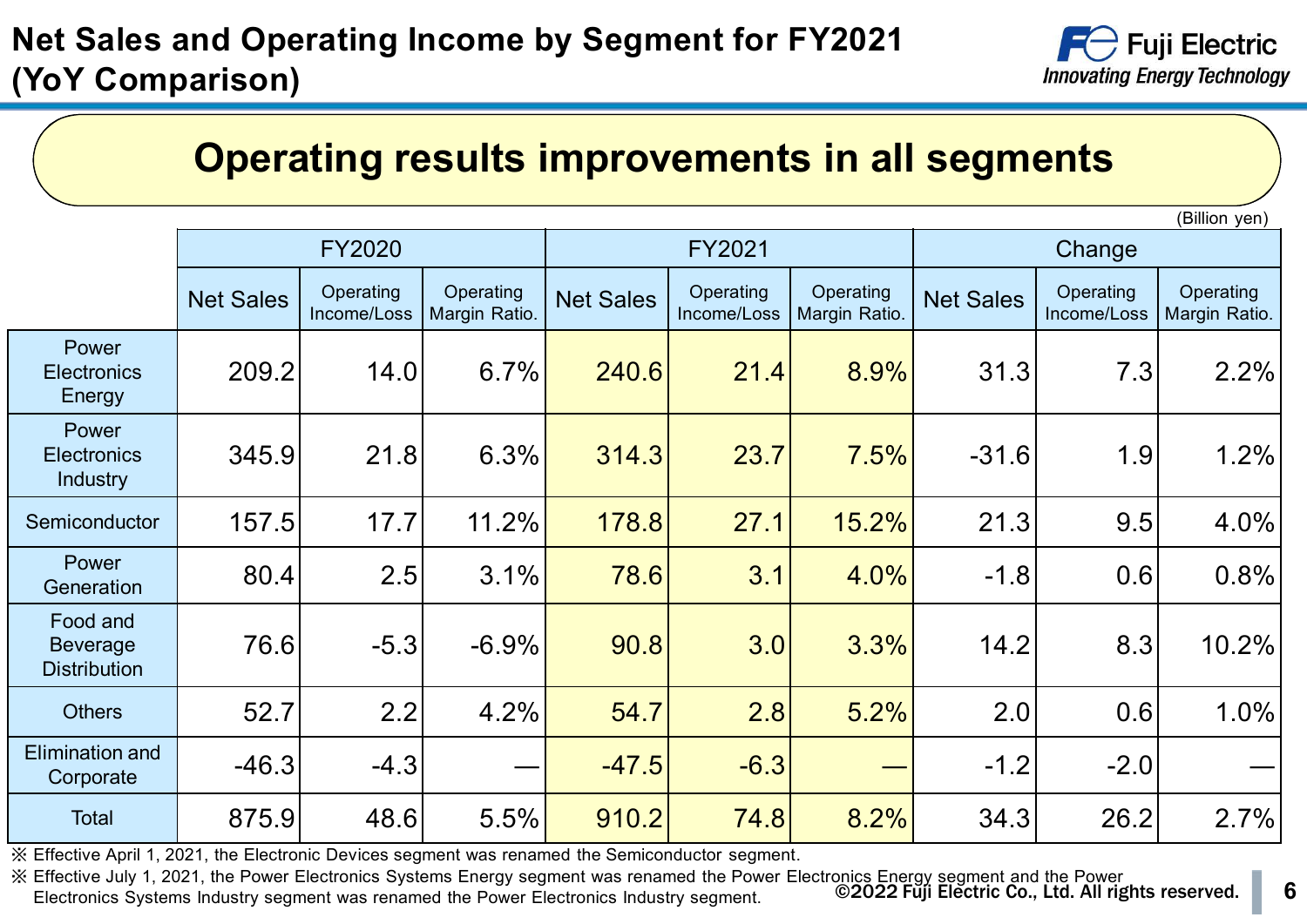### **Business Results by Segment for FY2021 (YoY Comparison)** ①



|              |               |                                                         |                                 |                          |                                                                                                                                                                                                                                                                                                                                                                                    | (Billion yen)                                                                                                                                                                                                                                                                                                                                                                                                                                                                                                                                       |
|--------------|---------------|---------------------------------------------------------|---------------------------------|--------------------------|------------------------------------------------------------------------------------------------------------------------------------------------------------------------------------------------------------------------------------------------------------------------------------------------------------------------------------------------------------------------------------|-----------------------------------------------------------------------------------------------------------------------------------------------------------------------------------------------------------------------------------------------------------------------------------------------------------------------------------------------------------------------------------------------------------------------------------------------------------------------------------------------------------------------------------------------------|
|              |               |                                                         | <b>FY2020</b><br><b>Results</b> | FY2021<br><b>Results</b> | Change                                                                                                                                                                                                                                                                                                                                                                             | Overview                                                                                                                                                                                                                                                                                                                                                                                                                                                                                                                                            |
|              | <b>Energy</b> | <b>Net Sales</b>                                        | 209.2                           | 240.6                    | 31.3<br> +4.9*                                                                                                                                                                                                                                                                                                                                                                     | <b>Energy Management Net Sales Decreased by 3%</b><br>Decrease in net sales and operating results as a result of the absence of large-scale<br>orders for substation equipment for industrial and railway applications recorded in the<br>previous fiscal year<br>Power Supply and Facility Systems Net Sales Increased by 17%                                                                                                                                                                                                                      |
| <b>Power</b> |               | Operating<br>Income/Loss<br>21.4<br>7.3<br>14.0<br>0.9* |                                 |                          | Increase in net sales and operating results as a result of increased demand for projects<br>from data centers and semiconductor manufacturers<br><b>ED&amp;C Components Net Sales Increased by 31%</b><br>Increase in net sales and operating results due to significantly higher demand from<br>domestic and overseas manufacturers of machine tools and other finished equipment |                                                                                                                                                                                                                                                                                                                                                                                                                                                                                                                                                     |
| Electronics  |               | Net<br><b>Sales</b>                                     | 345.9                           |                          | $314.3$ -31.6<br>$+5.9*$                                                                                                                                                                                                                                                                                                                                                           | <b>Automation Systems Net Sales Increased by 11%</b><br>Increase in net sales and operating results due to the higher demand seen centered on<br>low-voltage inverters and factory automation components<br><b>Social Solutions Net Sales Decreased by 6%</b><br>Decrease in net sales despite an increase in large-scale projects for electrical equipment<br>for railcars, because of a reduction in orders for exhaust gas cleaning systems for ships,<br>but increase in operating results due to differences in profitability between projects |
|              | ndustry       | Operating<br>Income/Loss                                | 21.8                            | 23.7                     | 1.9<br>$+1.0^*$                                                                                                                                                                                                                                                                                                                                                                    | <b>Equipment Construction Net Sales Increased by 11%</b><br>Increase in net sales and operating results due to higher demand for electrical and air-<br>conditioning equipment construction<br><b>IT Solutions Net Sales Decreased by 43%</b><br>Decrease in net sales and operating results due to the absence of the large-scale public-<br>and academic-sector projects recorded in the previous fiscal year                                                                                                                                     |

※Figures for FY2020 reflect the organizational restructuring conducted in FY2021.

Exchange rate effect

**7**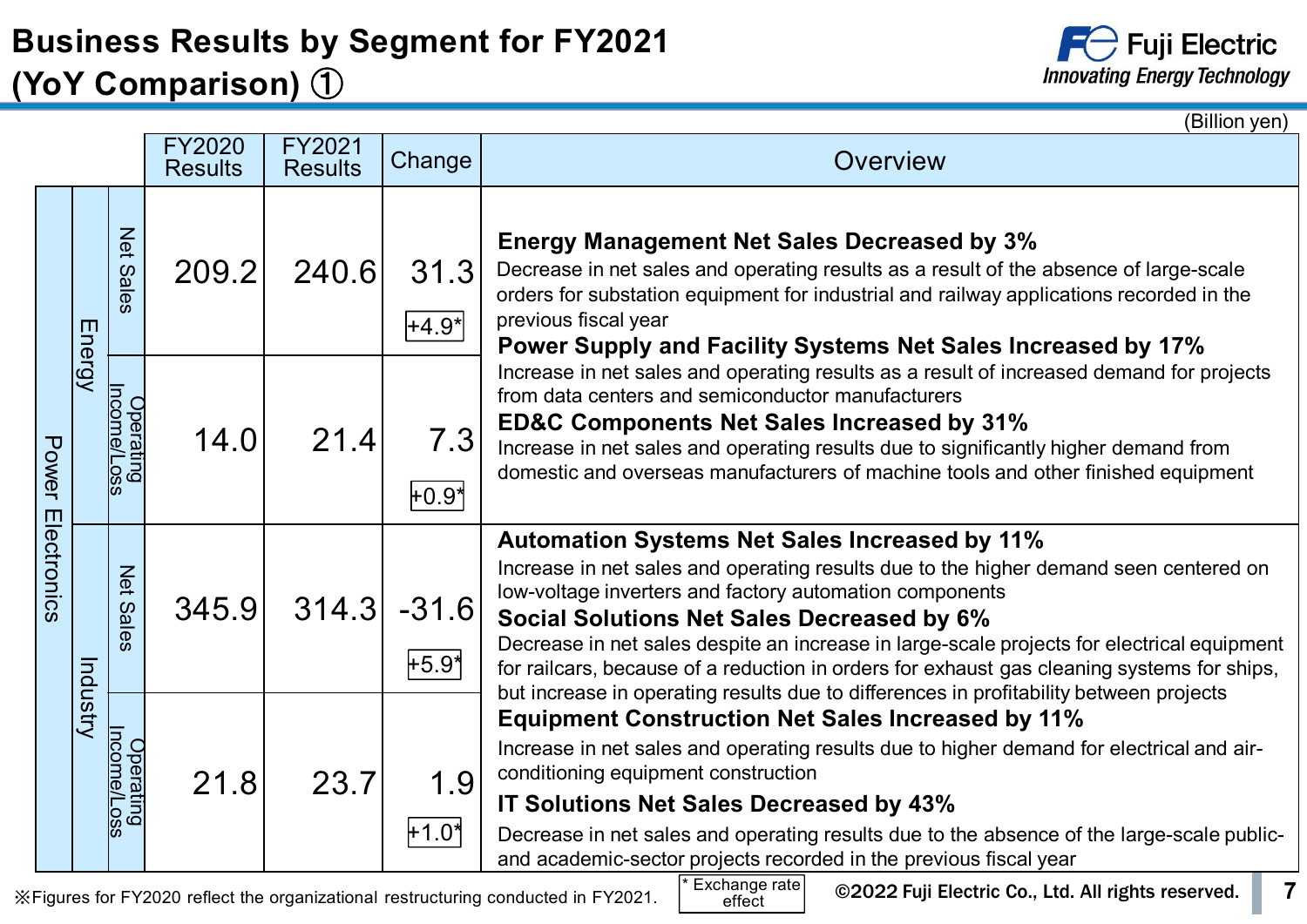### **Business Results by Segment for FY2021 (YoY Comparison)** ②



(Billion yen)

|                               |                                      | <b>FY2020</b><br><b>Results</b> | FY2021<br><b>Results</b> | Change          | Overview                                                                                                                                                                                                                                                                                                                                                                                                                                                                                                                                                             |                    |                                     |        |        |                                                                               |  |  |
|-------------------------------|--------------------------------------|---------------------------------|--------------------------|-----------------|----------------------------------------------------------------------------------------------------------------------------------------------------------------------------------------------------------------------------------------------------------------------------------------------------------------------------------------------------------------------------------------------------------------------------------------------------------------------------------------------------------------------------------------------------------------------|--------------------|-------------------------------------|--------|--------|-------------------------------------------------------------------------------|--|--|
| Semiconductor                 | <u>Sales</u><br>Net                  | 157.5                           | 178.8                    | 21.3<br>$+8.9*$ | Increase in net sales despite the repercussions of withdrawing from magnetic disk operations,<br>due to production capacity increases undertaken in response to substantial growth in<br>demand for power semiconductors for electrified vehicles (xEVs) and for industrial<br>applications. As a result, high operating ratios were able to be maintained leading to massive<br>increases in sales volumes and subsequently improvements in operating results, regardless<br>of the rise in expenses for bolstering power semiconductor production capacity and for |                    |                                     |        |        |                                                                               |  |  |
|                               | <u>Income/Loss</u>                   |                                 |                          |                 |                                                                                                                                                                                                                                                                                                                                                                                                                                                                                                                                                                      |                    | conducting research and development |        |        |                                                                               |  |  |
|                               | Operating                            | 17.7                            | 27.1                     | 9.5             |                                                                                                                                                                                                                                                                                                                                                                                                                                                                                                                                                                      | Breakdown of sales | FY2020                              | FY2021 | Change |                                                                               |  |  |
|                               |                                      |                                 |                          |                 |                                                                                                                                                                                                                                                                                                                                                                                                                                                                                                                                                                      | Industrial         | 79.4                                | 93.7   | 14.3   |                                                                               |  |  |
|                               |                                      |                                 |                          | 1+3.4*          |                                                                                                                                                                                                                                                                                                                                                                                                                                                                                                                                                                      | Automotive         | 54.0                                | 73.1   | 19.2   |                                                                               |  |  |
| Power Generation              | <b>Sales</b><br>Net                  | 80.4                            | 78.6                     | $-1.8$          | Decrease in net sales due to the rebound from a large-scale renewable energy project<br>recorded in the previous fiscal year, but increase in operating results because of differences in                                                                                                                                                                                                                                                                                                                                                                            |                    |                                     |        |        |                                                                               |  |  |
|                               | <u>Income/Los</u><br>Operating<br>۱ŵ | 2.5                             | 3.1                      | 0.6             |                                                                                                                                                                                                                                                                                                                                                                                                                                                                                                                                                                      |                    |                                     |        |        | profitability between projects and the benefits of cost reductions activities |  |  |
| Food and Beve<br>Distribution | <b>Sales</b><br>즮                    | 76.6                            | 90.8                     | 14.2            | Vending Machines Net Sales Increased by 15%<br>Increase in net sales following growth in demand in Japan and overseas and increase in<br>operating results due to the higher sales and the benefits of cost reduction activities                                                                                                                                                                                                                                                                                                                                     |                    |                                     |        |        |                                                                               |  |  |
| Beverage                      | <u>Income/Los</u><br>Operating<br>Ĭΰ | $-5.3$                          | 3.0                      | 8.3             | <b>Store Distribution Net Sales Increased by 22%</b><br>Increase in net sales and operating results because of an increase in demand for store<br>equipment for convenience stores                                                                                                                                                                                                                                                                                                                                                                                   |                    |                                     |        |        |                                                                               |  |  |

※Figures for FY2020 reflect the organizational restructuring conducted in FY2021.

**Exchange rate** effect

**8**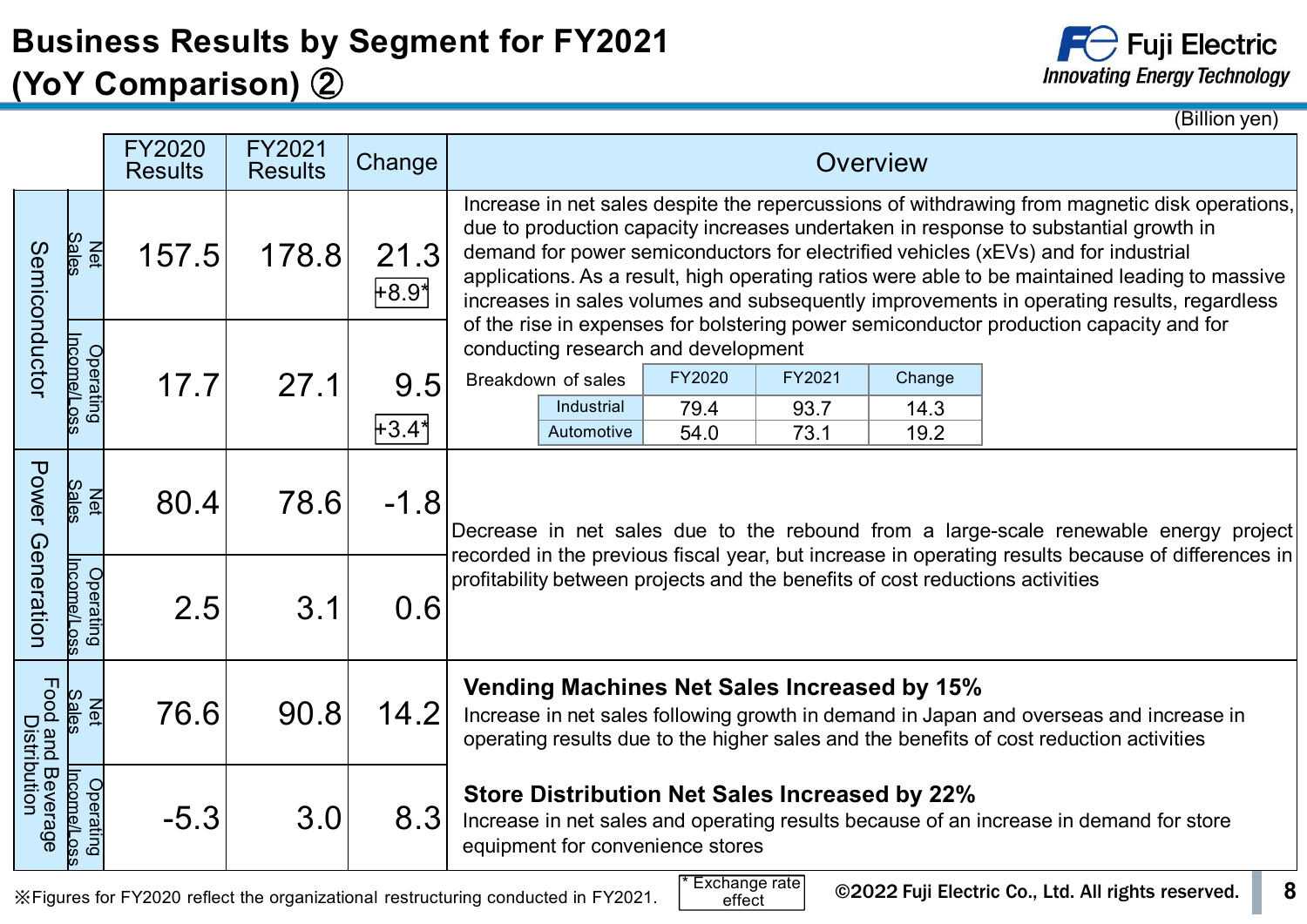

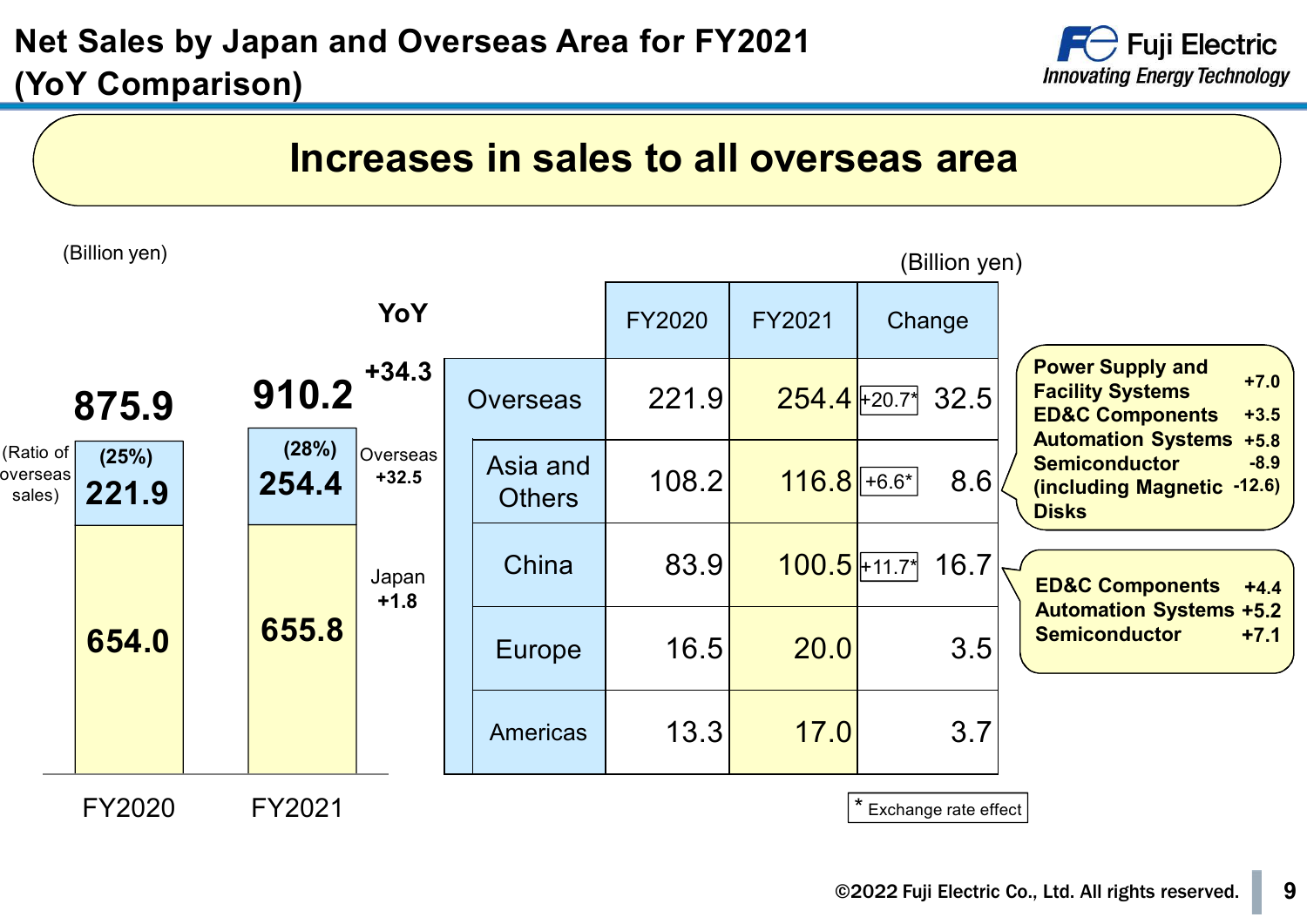#### **Breakdown of Changes in Amount of Orders Received by Products for FY2021 (YoY Comparison)**



**Incoming orders surpass ¥1 trillion due to increased demand for major components (ED&C components, Power Electronics Factory Automation, Semiconductor)**



※Factory Automation:low-voltage inverters, motors, FA components and measuring instruments ※Figures for FY2020 reflect the organizational restructuring conducted in FY2021.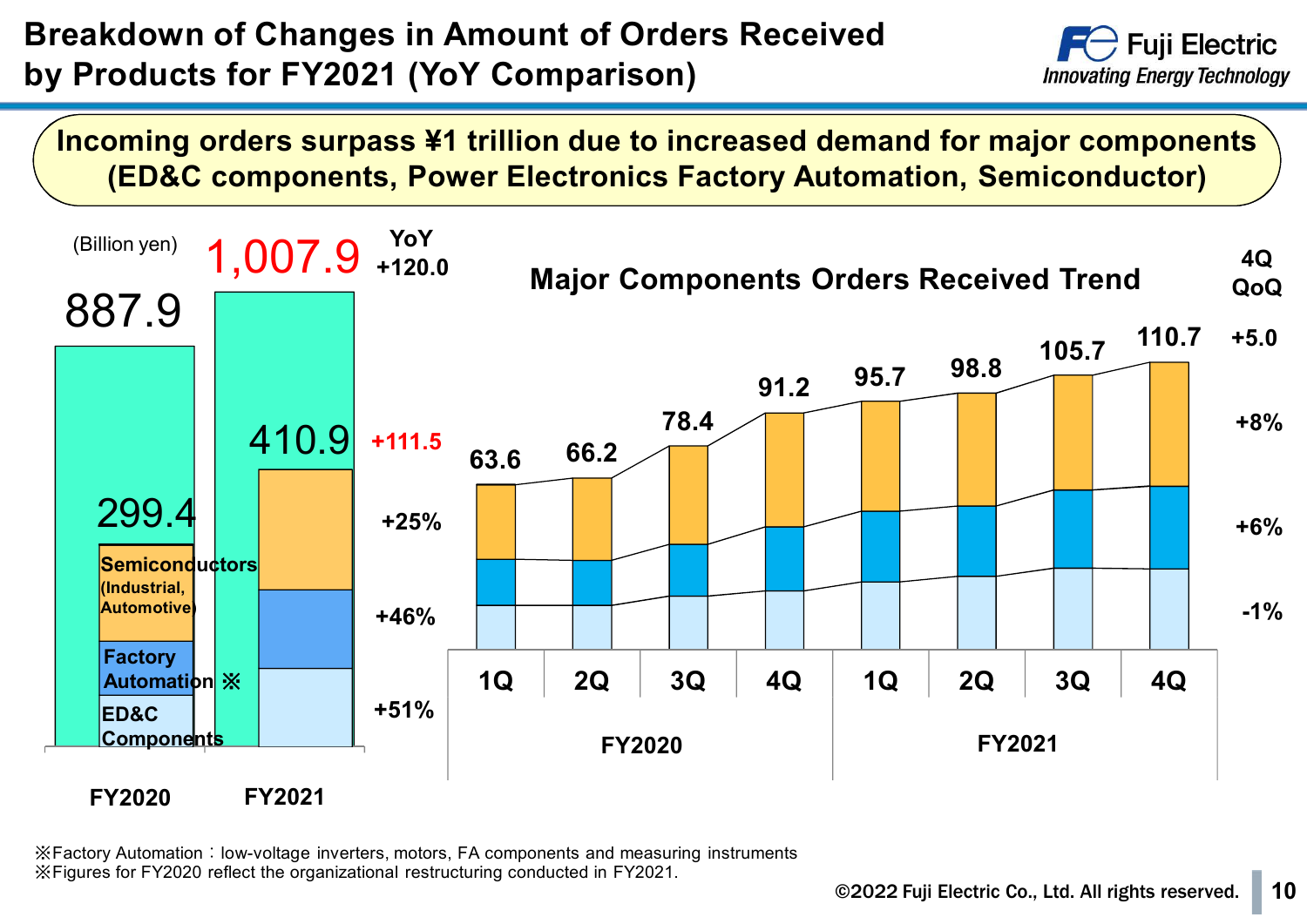#### **Breakdown of Changes in Amount of Sales by Products FY2021 (YoY Comparison)**



#### **Strong sales of major components (ED&C components, Power Electronics Factory Automation, Semiconductors)**



※Factory Automation:low-voltage inverters, motors, FA components and measuring instruments

※Figures for FY2020 reflect the organizational restructuring conducted in FY2021.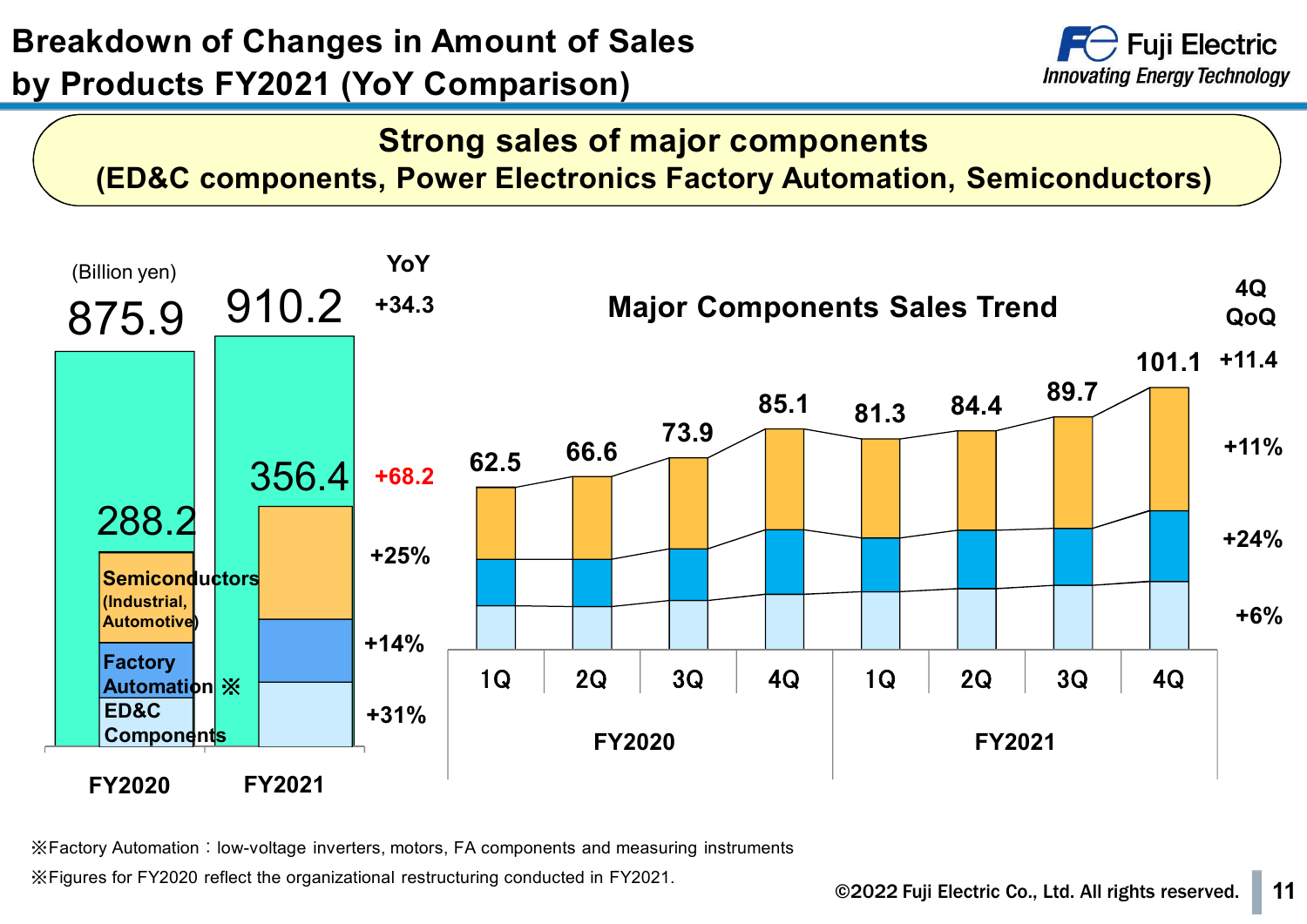

## **2. FY2021 Results**

### (**Comparison with Forecasts on Jan.27, 2022**)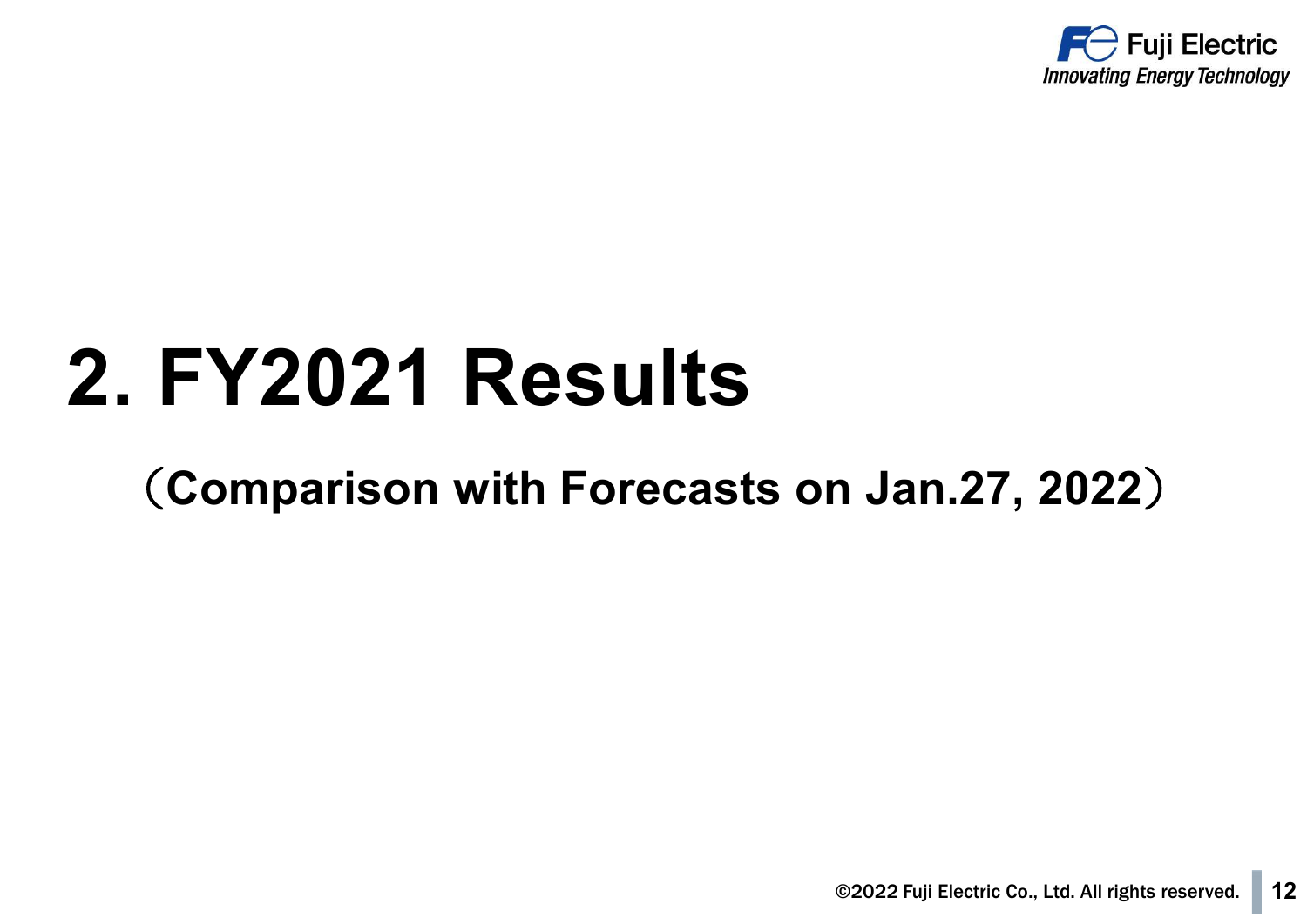#### **Summary of Consolidated Financial Results for FY2021 (Comparison with Forecasts on Jan. 27, 2022)**



|                                                       | FY2021<br><b>Forecasts</b><br>(Jan. 27, 2022) | FY2021<br><b>Results</b> | Change                  |         | (Billion yen)            |                  |                                   |
|-------------------------------------------------------|-----------------------------------------------|--------------------------|-------------------------|---------|--------------------------|------------------|-----------------------------------|
| <b>Net Sales</b>                                      | 900.0                                         |                          | $910.2$ +23.8*          | 10.2    |                          |                  |                                   |
| <b>Operating Income/Loss</b>                          | 72.0                                          | 74.8                     | $+3.0*$                 | 2.8     |                          |                  |                                   |
| <b>Ordinary Income/Loss</b>                           | 73.0                                          | 79.3                     |                         | 6.3     |                          |                  |                                   |
| Net Income Attributable to<br><b>Owners of Parent</b> | 52.5                                          | 58.7                     |                         | 6.2     |                          |                  |                                   |
|                                                       |                                               |                          | Exchange rate<br>effect |         |                          |                  | (Billion yen)                     |
|                                                       | <b>FY2021 Forecasts</b><br>(Jan. 27, 2022)    |                          |                         |         | FY2021 Results           | Change           |                                   |
|                                                       | <b>Net Sales</b>                              | Operating<br>Income/Loss | <b>Net Sales</b>        |         | Operating<br>Income/Loss | <b>Net Sales</b> | Operating<br>Income/Loss          |
| <b>Power Electronics</b><br>Energy                    | 233.0                                         | 20.0                     |                         | 240.6   | 21.4                     | 7.6              | 1.4                               |
| <b>Power Electronics</b><br>Industry                  | 325.0                                         | 25.0                     |                         | 314.3   | 23.7                     | $-10.7$          | $-1.3$                            |
| Semiconductor                                         | 170.0                                         | 26.0                     |                         | 178.8   | 27.1                     | 8.8              | 1.1                               |
| <b>Power Generation</b>                               | 84.0                                          | 3.3                      |                         | 78.6    | 3.1                      | $-5.4$           | $-0.2$                            |
| <b>Food and Beverage</b><br><b>Distribution</b>       | 87.5                                          | 2.7                      |                         | 90.8    | 3.0                      | 3.3              | 0.3                               |
| <b>Others</b>                                         | 50.0                                          | 1.8                      |                         | 54.7    | 2.8                      | 4.7              | 1.0                               |
| <b>Elimination and</b><br>Corporate                   | $-49.5$                                       | $-6.8$                   |                         | $-47.5$ | $-6.3$                   | 2.0              | 0.5                               |
| <b>Total</b>                                          | 900.0                                         | 72.0                     |                         | 910.2   | 74.8                     | 10.2             | 2.8<br><u>Lia La Milate de la</u> |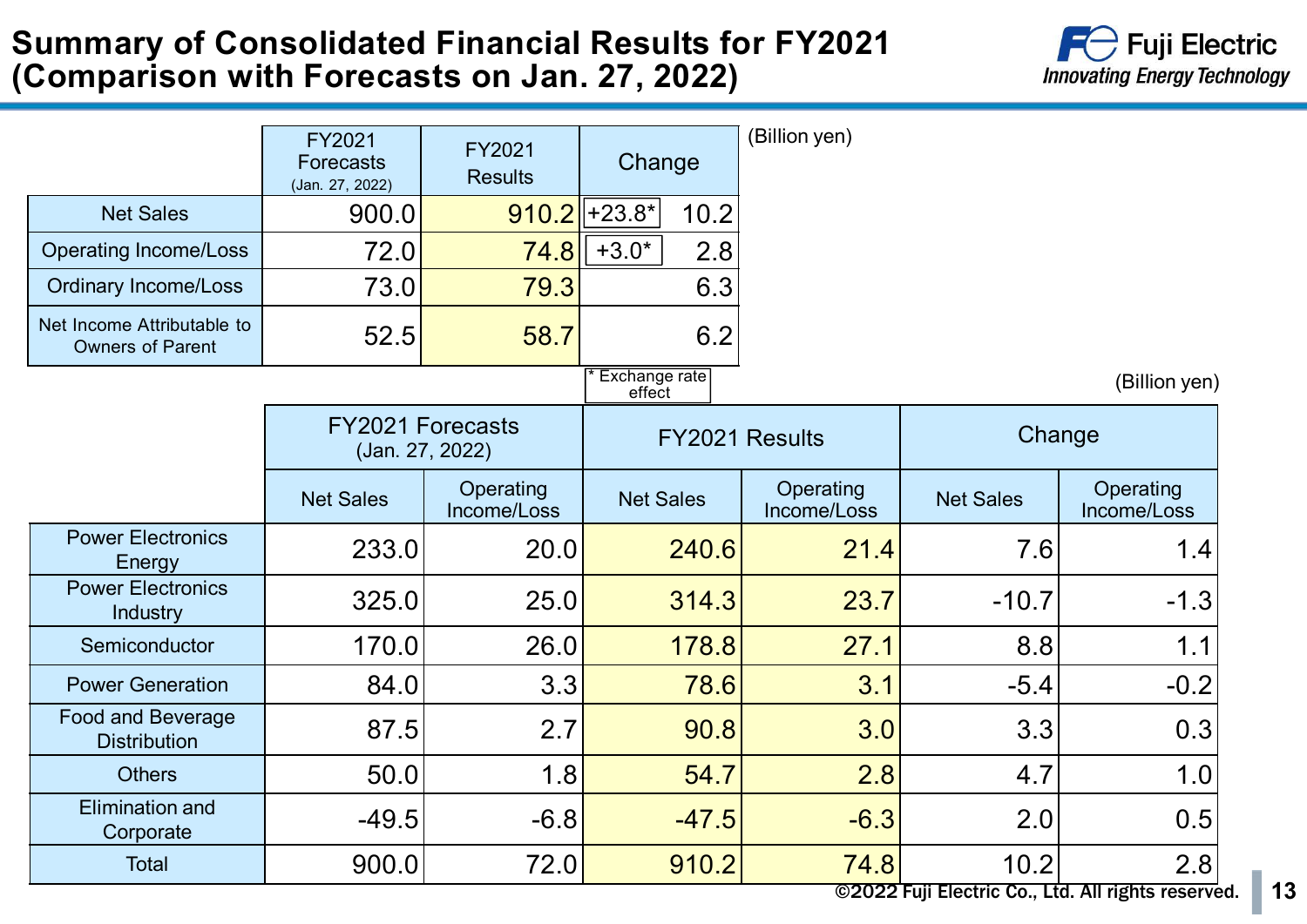

# **3. Balance Sheet Cash Flow Statement**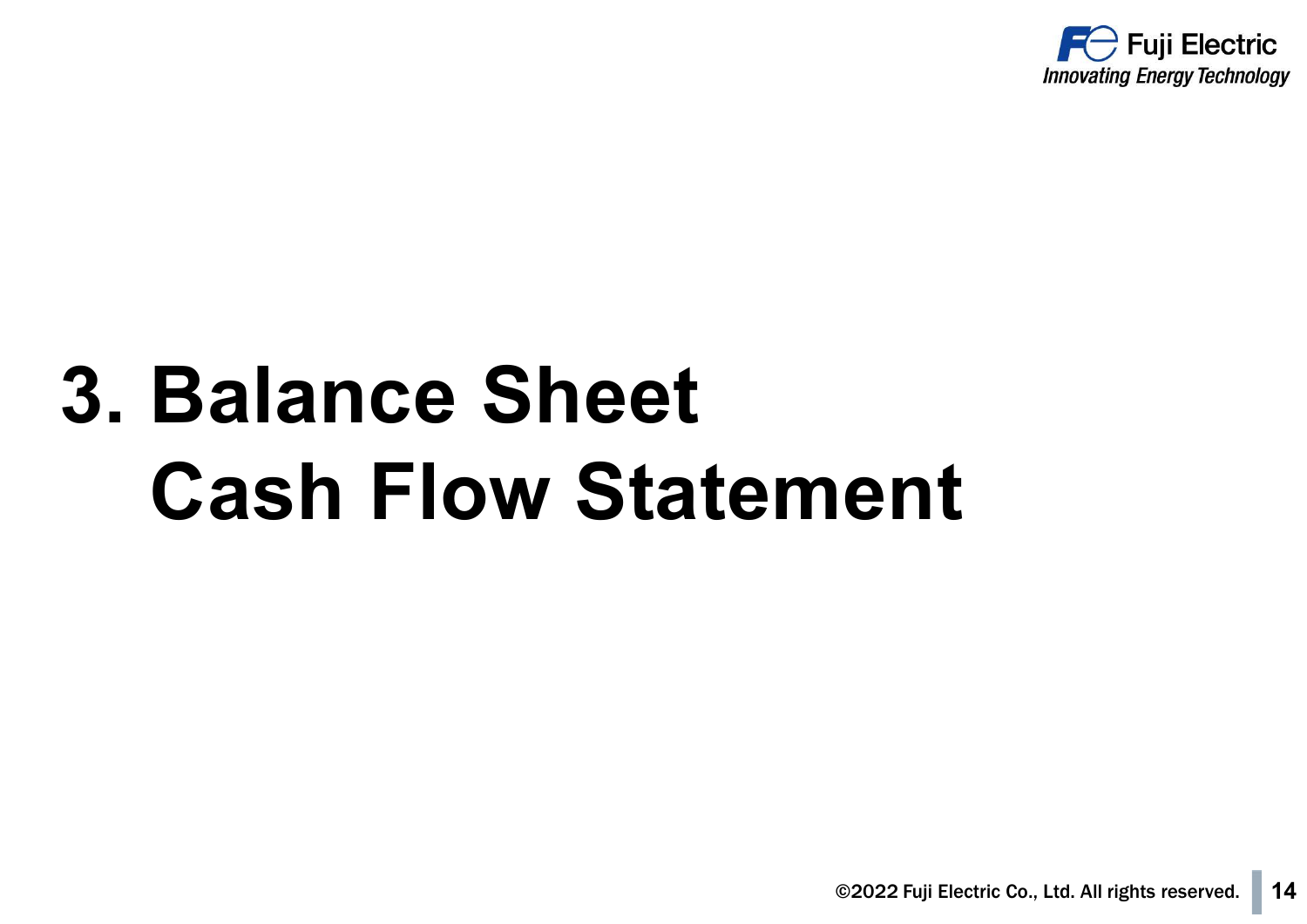#### **Consolidated Balance Sheet at the End of FY2021 (YoY Comparison)**



| <b>ROE increased to 13%</b>                            |                    |         |         |  |                                                                                 |                    |         |        |  |  |  |  |
|--------------------------------------------------------|--------------------|---------|---------|--|---------------------------------------------------------------------------------|--------------------|---------|--------|--|--|--|--|
| <b>Assets</b>                                          | $3/31/21 \times 1$ | 3/31/22 | Change  |  | <b>Liabilities and Net Assets</b>                                               | $3/31/21 \times 1$ | 3/31/22 | Change |  |  |  |  |
| Cash and time deposit                                  | 76.5               | 93.0    | 16.4    |  | Notes and account                                                               | 172.0              | 171.7   | $-0.3$ |  |  |  |  |
| Notes and account<br>receivables, trade<br>receivables | 350.5              | 357.3   | 6.9     |  | payables, trade payables<br>Interest-bearing debts                              | 216.2              | 208.4   | $-7.8$ |  |  |  |  |
| Inventories                                            | 159.7              | 170.3   | 10.6    |  | <b>Other liabilities</b>                                                        | 207.2              | 213.2   | 6.1    |  |  |  |  |
| Other current assets                                   | 49.8               | 61.4    | 11.6    |  | <b>Total liabilities</b>                                                        | 595.4              | 593.4   | $-2.1$ |  |  |  |  |
| Total current assets                                   | 636.5              | 682.0   | 45.5    |  | Capital stock                                                                   | 47.6               | 47.6    |        |  |  |  |  |
| Tangible fixed assets                                  | 209.8              | 233.7   | 23.9    |  | Capital surplus                                                                 | 46.0               | 46.0    | $-0.0$ |  |  |  |  |
| Intangible fixed assets                                | 23.4               | 22.5    | $-0.9$  |  | <b>Retained earnings</b>                                                        | 273.5              | 319.3   | 45.8   |  |  |  |  |
| Investments and other<br>assets                        | 188.8              | 178.9   | $-9.9$  |  | Treasury stock at cost                                                          | $-7.3$             | $-7.4$  | $-0.0$ |  |  |  |  |
| Total long-term assets                                 | 422.0              | 435.1   | 13.1    |  |                                                                                 |                    |         |        |  |  |  |  |
| Deferred assets                                        | 0.1                | 0.1     | $-0.0$  |  | Shareholders' equity<br><b>Accumulated other</b>                                | 359.7              | 405.5   | 45.7   |  |  |  |  |
| <b>Total assets</b>                                    | 1,058.6            | 1,117.1 | 58.5    |  | comprehensive income                                                            | 59.0               | 67.4    | 8.5    |  |  |  |  |
| <b>ROA</b>                                             | 4%                 | 5%      | $1\%$   |  | Non-controlling interests                                                       | 44.4               | 50.8    | 6.4    |  |  |  |  |
| <b>ROE</b>                                             | 11%                | 13%     | 2%      |  | <b>Total net assets</b>                                                         | 463.1              | 523.7   | 60.6   |  |  |  |  |
| Net interest-bearing debt $\divideontimes$ 2           | 140.9              | 117.0   | $-23.8$ |  | <b>Total liabilities and net assets</b>                                         | 1,058.6            | 1,117.1 | 58.5   |  |  |  |  |
| Net D/E ratio x 3 (times)                              | 0.3                | 0.2     | $-0.1$  |  | ※2 Net interest-bearing debt: Interest-bearing debt – Cash and cash equivalents |                    |         |        |  |  |  |  |
| Equity ratio                                           | 39.6%              | 42.3%   | 2.7%    |  | ※3 Net D/E ratio: Net interest-bearing debt ÷ Equity                            |                    |         |        |  |  |  |  |

※1 Figures for March 31, 2021, have been restated to reflect application of Accounting Standard for Revenue Recognition (ASBJ Statement No.29).

#### ©2022 Fuji Electric Co., Ltd. All rights reserved. **15**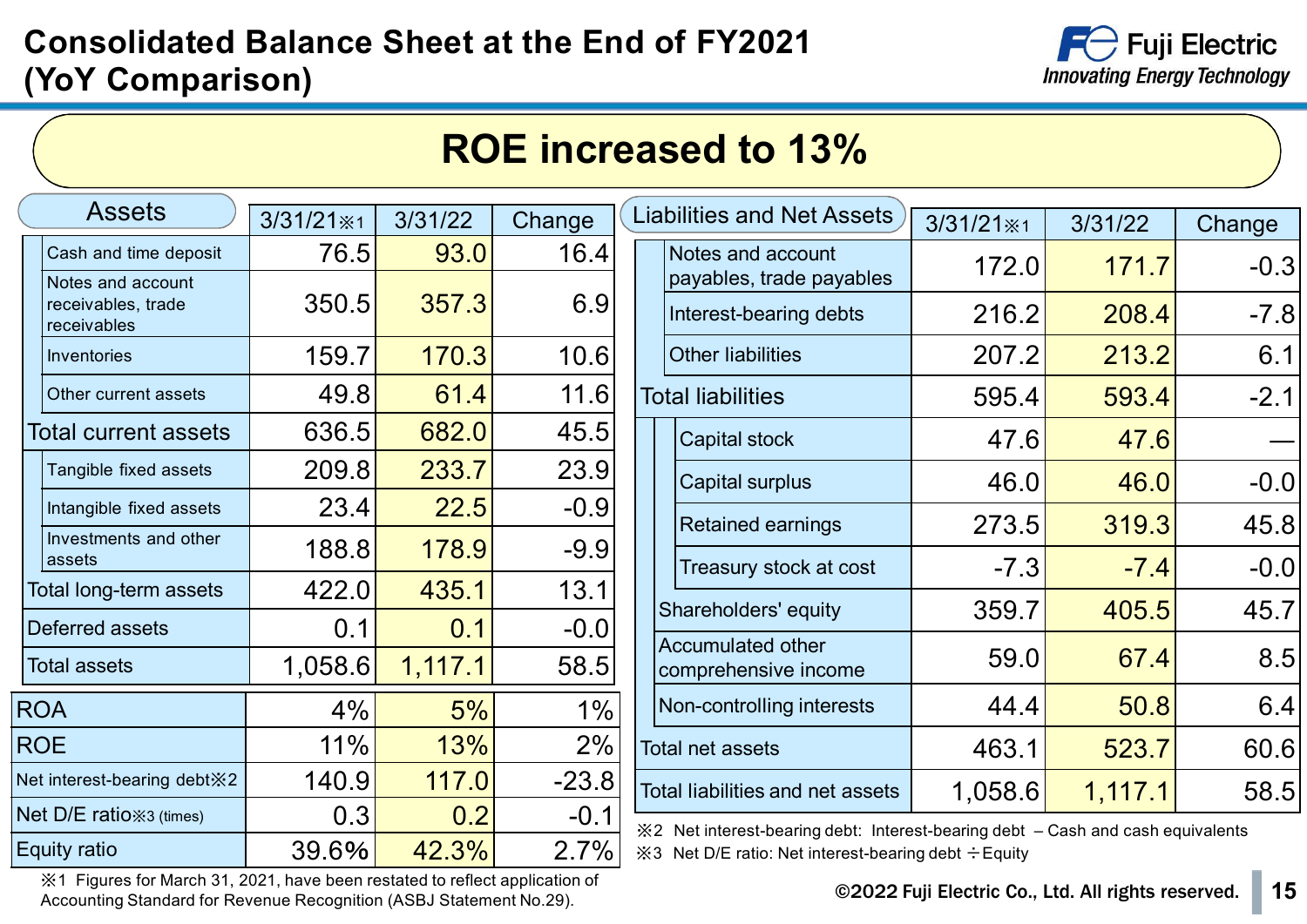

**(Billion yen)**

|   |                                             | <b>FY2020</b> | FY2021  |
|---|---------------------------------------------|---------------|---------|
|   | <b>Cash Flows from Operating Activities</b> | 26.9          | 76.8    |
| п | <b>Cash Flows from Investing Activities</b> | 23.5          | $-22.4$ |
|   | $I + II$ Free Cash Flow                     | 50.4          | 54.5    |
| Ш | <b>Cash Flows from Financing Activities</b> | $-39.5$       | $-42.9$ |

|  | Cash and Cash Equivalents at End of Period | 75.3 <sub>1</sub> | 4 |
|--|--------------------------------------------|-------------------|---|
|--|--------------------------------------------|-------------------|---|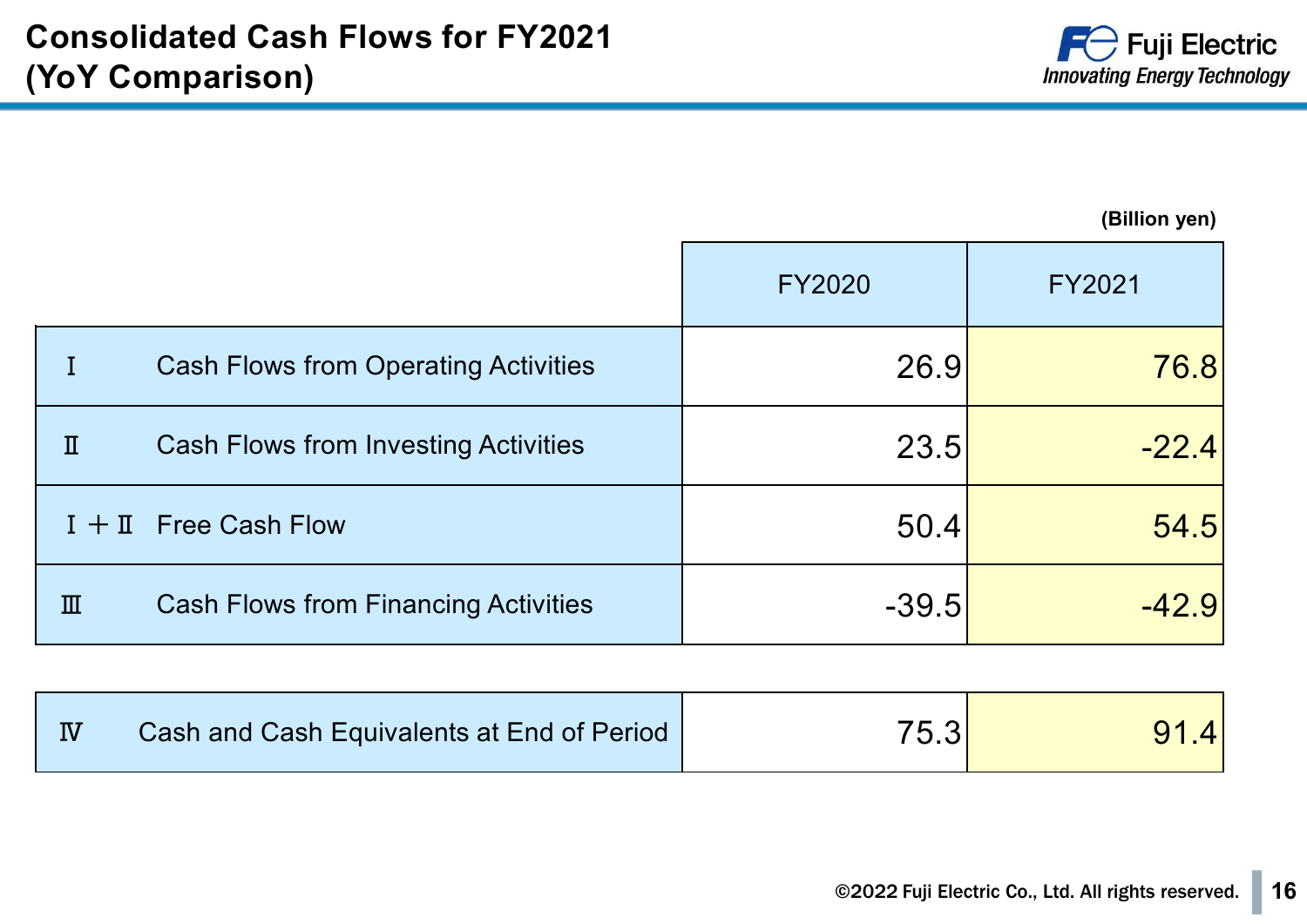

## **4. Dividend of Surplus**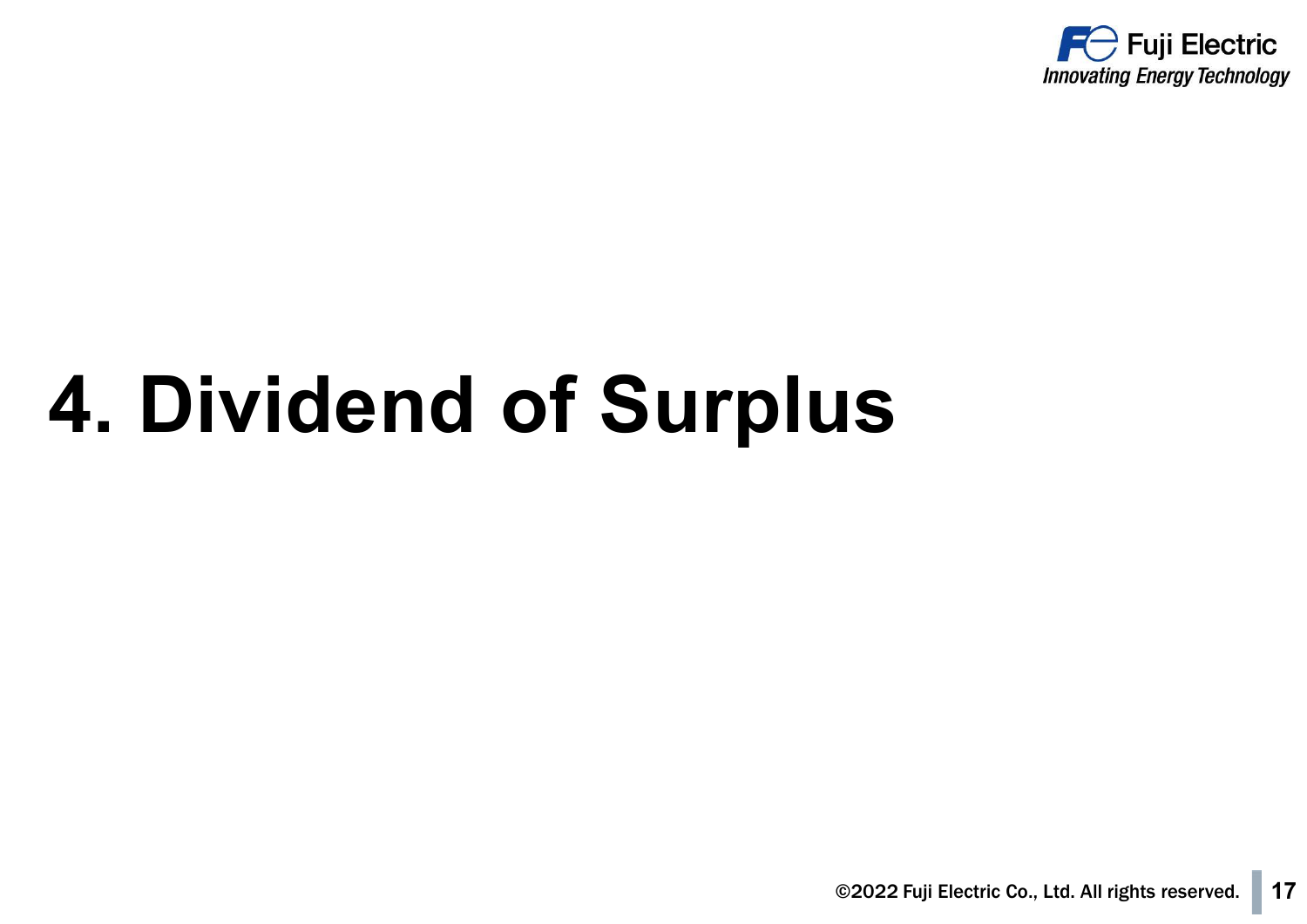#### **Dividend of Surplus**





and the six-month period ended September 30, 2018) are per five shares.

©2022 Fuji Electric Co., Ltd. All rights reserved. **18**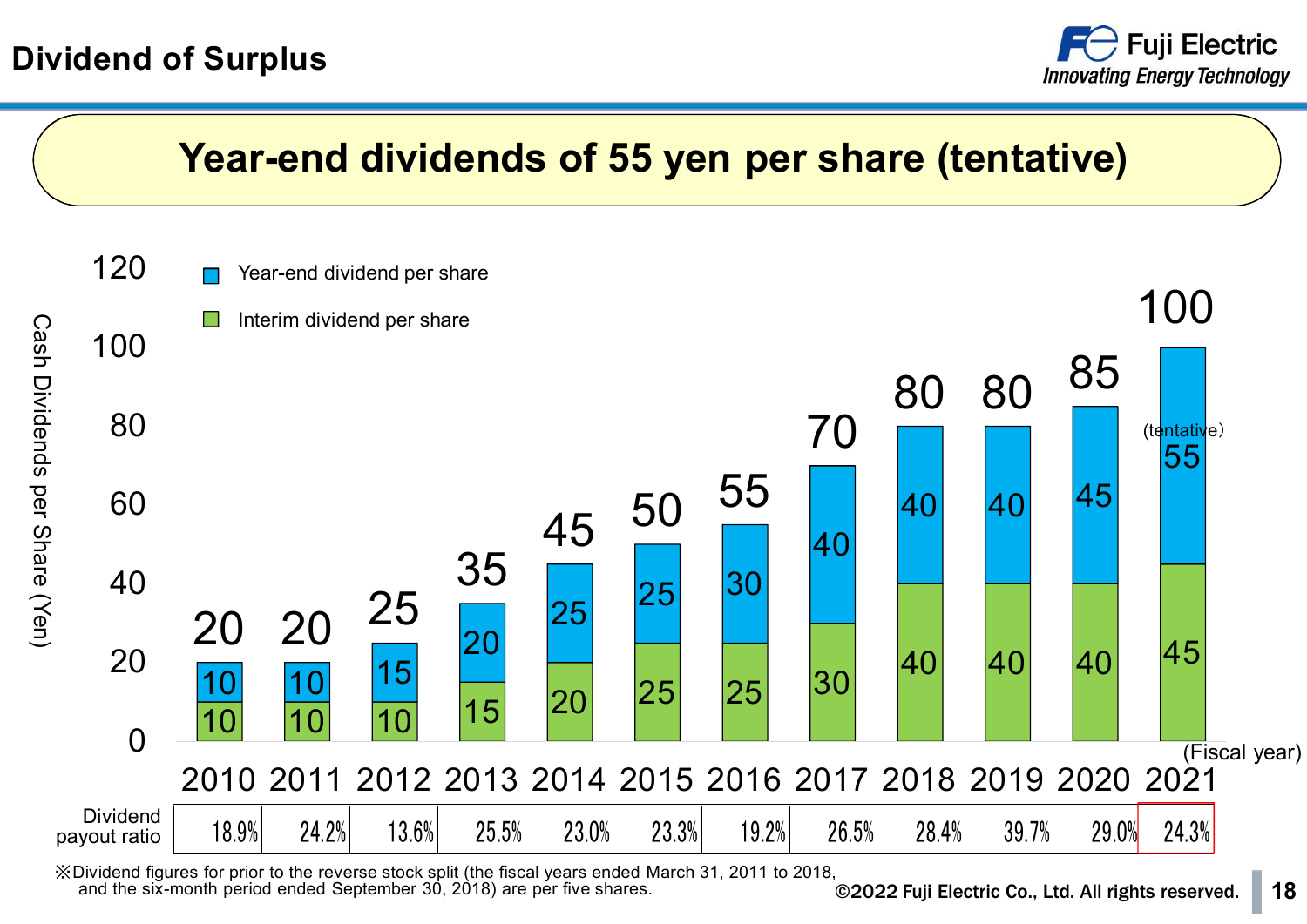

## **5. Reference**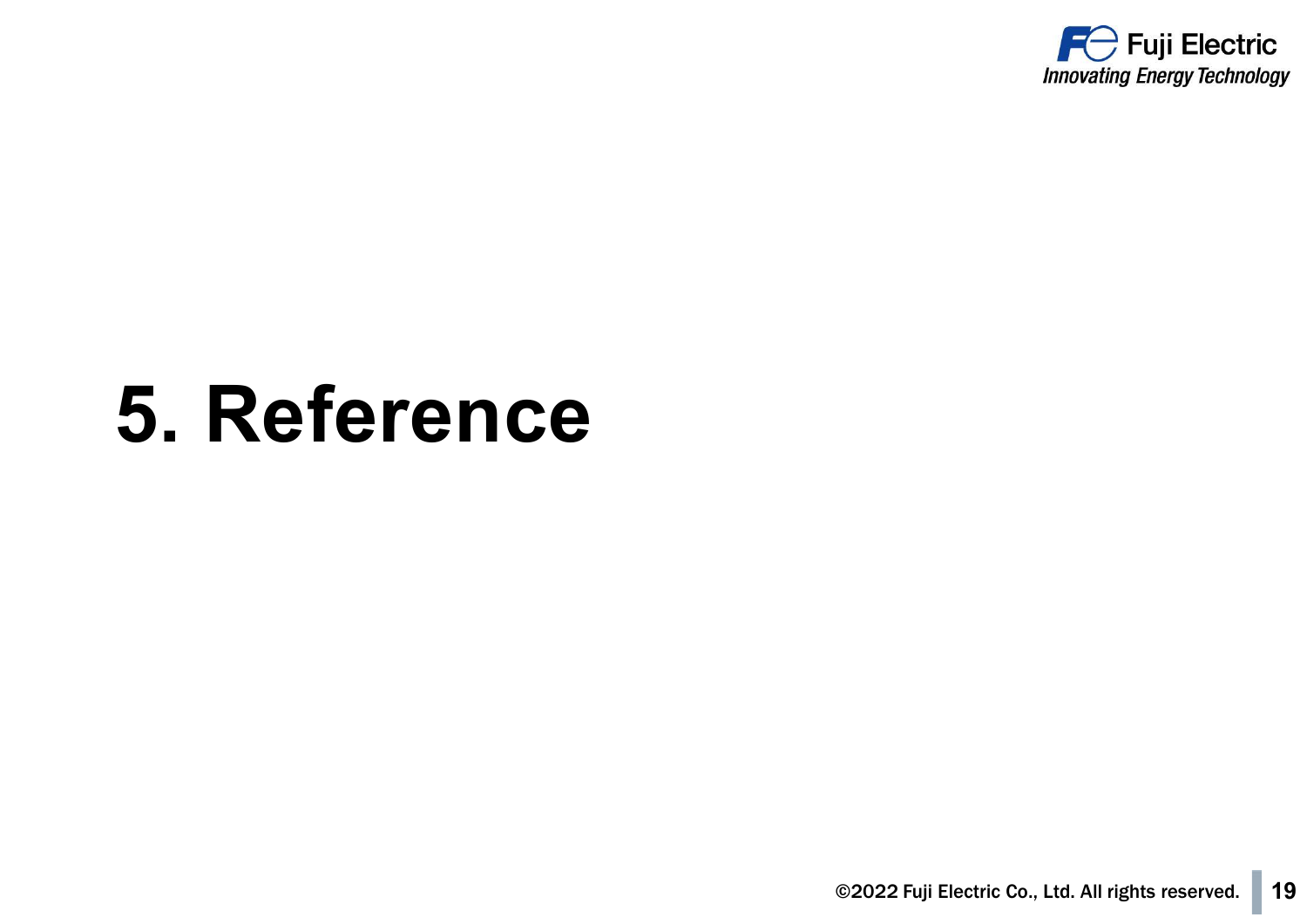#### **Reference**



| <b>ED&amp;C Components</b>   |                           | 4Q     | 4Q     | Annual |
|------------------------------|---------------------------|--------|--------|--------|
|                              | amount of orders received | QoQ    | YoY    | YoY    |
|                              | All                       | $-1%$  | $+37%$ | $+51%$ |
|                              | Japan                     | $-5%$  | $+50%$ | $+54%$ |
|                              | <b>Overseas</b>           | $+11%$ | $+12%$ | $+42%$ |
| <b>Low-voltage inverters</b> |                           | 4Q     | 4Q     | Annual |
| amount of orders received    |                           | QoQ    | YoY    | YoY    |
|                              | All                       | $+16%$ | $+60%$ | $+69%$ |
|                              | Japan                     | $+2%$  | $+47%$ | $+57%$ |
|                              | <b>Overseas</b>           | $+24%$ | $+67%$ | $+78%$ |
| <b>Semiconductor</b>         |                           | 4Q     | 4Q     | Annual |
|                              | amount of orders received | QoQ    | YoY    | YoY    |
|                              | Industrial + Automotive   | $+8%$  | $+9%$  | $+25%$ |
|                              | <b>Industrial</b>         | $+10%$ | $-3%$  | $+18%$ |
|                              | Automotive                | $+5%$  | $+28%$ | $+35%$ |
| Vending machines             |                           | 4Q     | 4Q     | Annual |
| amount of orders received    |                           | QoQ    | YoY    | YoY    |
|                              | All                       | $+18%$ | $+23%$ | $+19%$ |

※Figures for FY2020 reflect the organizational restructuring conducted in FY2021.